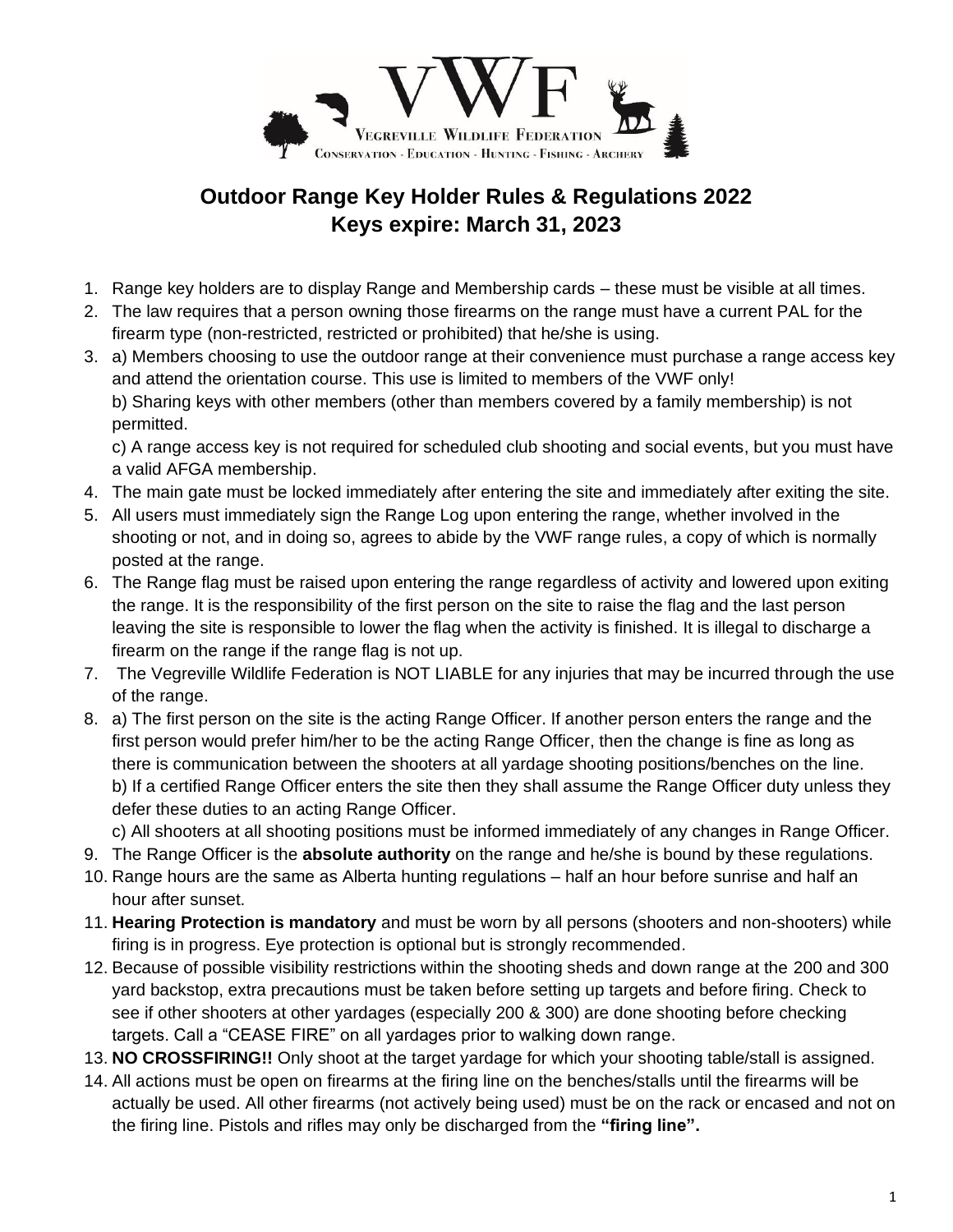- 15. Firearms shall not be handled on or behind the firing line, except when the range is active (hot). Ammunition may not be inserted into the firearm except on the firing line.
- 16. The location of the **"firing line"** begins at the three-pistol shooting stalls and extends to the 25, 50, 100, 200 and 300 yard shooting benches. The **"firing point"** includes a one meter area to the rear of the shooting benches/stalls along the entire firing line. Only shooters, coaches and the Range Officer are allowed in this area while firing is in progress. This area may be changed by the Range Officer for different disciplines, but the depth may not change. ALL active firearms (loaded or not) must remain pointing down range at all times.
- 17. The **"cease fire line" (stand clear line)** begins one meter back of the firing line (the benches/stalls) extending to the rear of the range. See Range Diagram below for range firing positions.
- 18. No person may move onto or forward of the firing line (benches/stalls) after "cease fire/firearms down" has been called until all firearm actions have been cleared and checked open. Exceptions to this are only by direction of the Range Officer. See Range Diagram below for range firing positions.
- 19. There is **NO HOLSTERING** of any firearms at any time unless it is by an **On-Duty UNIFORMED RCMP or Alberta Fish & Wildlife Officer.**
- 20. Anyone under 18 years of age or inexperienced with firearms use must be under direct adult supervision (arm's length) at all times.
- 21. The consumption of alcohol or the use of cannabis or any other drug is **STRICTLY PROHIBITED** on this range, if you are under the influence of any of these please stay home for the safety of everyone.
- 22. Shooting a rifle or pistol at anything other than approved paper targets properly mounted on the range`s target holders is **ABSOLUTELY FORBIDDEN**.
- 23. **DO NOT** shoot at the support beams or at areas of the target holders that are painted (usually red).
- 24. All range users shall remove their targets from the target holders, pick up all garbage and refuse (targets, cartridge brass, shotgun hulls etc.) and leave the range clean for the next person.
- 25. Since the airport is behind our range there may be aircraft above, please be respectful and do not aim or discharge a firearm until the aircraft has passed over.
- 26. Occasionally it is necessary to deploy a **"Double Lock"** arrangement on the range access gate. When this arrangement is deployed it means **"No Access, No Entry, No Shooting".**
- 27. Any noncompliance with these regulations and/or any serious and potentially dangerous behavior will not be tolerated and will result in a loss of range privileges.